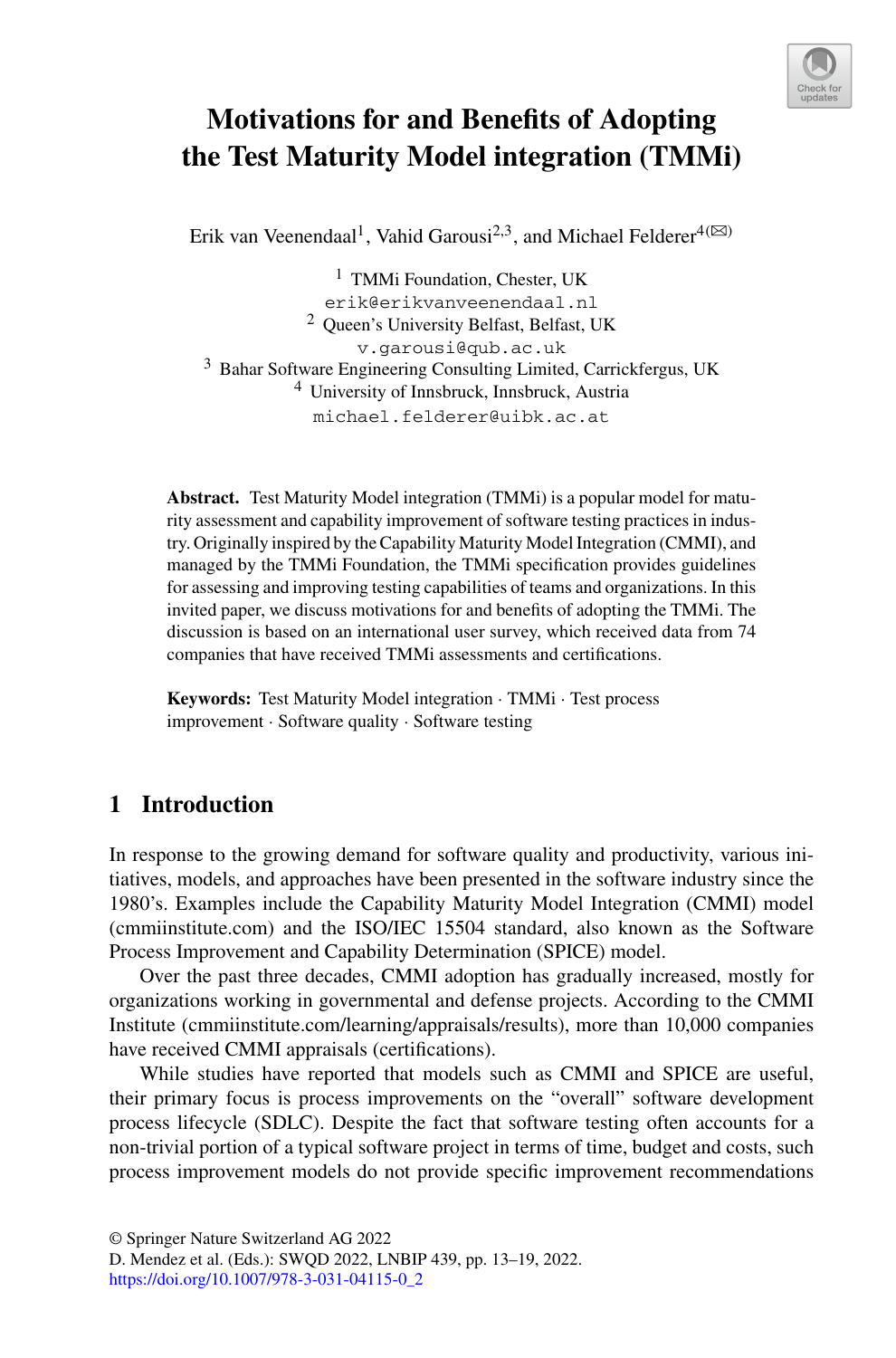for software testing. For this reason, various models have been developed for dedicated improvements of software testing practices. A 2018 survey paper in IEEE Software [1] reported a catalog of 58 models for test maturity and capability improvements, e.g., the Test Maturity Model integration (TMMi) (tmmi.org), which, according to the paper [1], was the most widely used model.

Originally inspired by the CMMI, and managed by the TMMi Foundation, the TMMi model provides guidelines for assessing and improving testing capabilities. According to the internal assessments database of the TMMi Foundation, in total, 261 companies/teams were assessed in 28 countries by the end of 2021.

Since its inception in 2010, the TMMi Foundation has been proactive in promoting the usage of the TMMi and also in surveying its members and certified companies to track the state of the test maturity worldwide. One recent such activity was an international user survey of companies who have received the TMMi certifications. 74 companies participated in the survey by providing data. We report and discuss some of the results from that survey, focusing on motivations for and benefits of adopting the TMMi.

This invited paper is organized as follows. Section 2 provides a brief overview of TMMi. Section 3 discusses motivations for adopting TMMi. Section 4 discusses benefits of adopting TMMi. Finally, Sect. 5 concludes the paper.

### **2 A Brief Overview of TMMi**

The roots of TMMi reach back to Gelperin and Hetzel's evolutionary testing model [2], published in 1988, and an early test improvement model named Test Maturity Model (TMM) [3]. By seeing the need for a more established test improvement model, several test and quality experts (volunteers) came together (mainly based in Europe) and founded the TMMi Foundation in 2010. The first stable version of the TMMi specification (version 1.0) was published by the Foundation in 2012 [4]. The latest version of the specification, as of this writing, is 1.2 [5], published in 2018. The TMMi Foundation is supported by the so-called TMMi Local Chapters that publicize and organize TMMi-related services and activities locally in their country or region. At the time of this writing, 26 TMMi Local Chapters, together covering 54 countries, are in existence, e.g., in China, the USA, Spain, Brazil, and France.

TMMi uses the concept of maturity levels for process evaluation and improvement. Furthermore, for each maturity level, a set of process areas, goals, and practices are identified. TMMi is aligned with international testing standards, syllabi, and terminology of the International Software Testing Qualifications Board (ISTQB), which has certified over 770,000 test professionals (October 2021). With TMMi, organizations can have their test processes objectively evaluated by accredited assessors and improve their test processes.

TMMi has a "staged" scheme for test process assessment and improvement. It contains stages or levels through which an organization passes as its testing process evolves from one that is ad-hoc, also called "initial or unmanaged" (level  $= 1$ ) to one that is managed (level  $= 2$ ), defined (level  $= 3$ ), measured (level  $= 4$ ), and optimized (level  $=$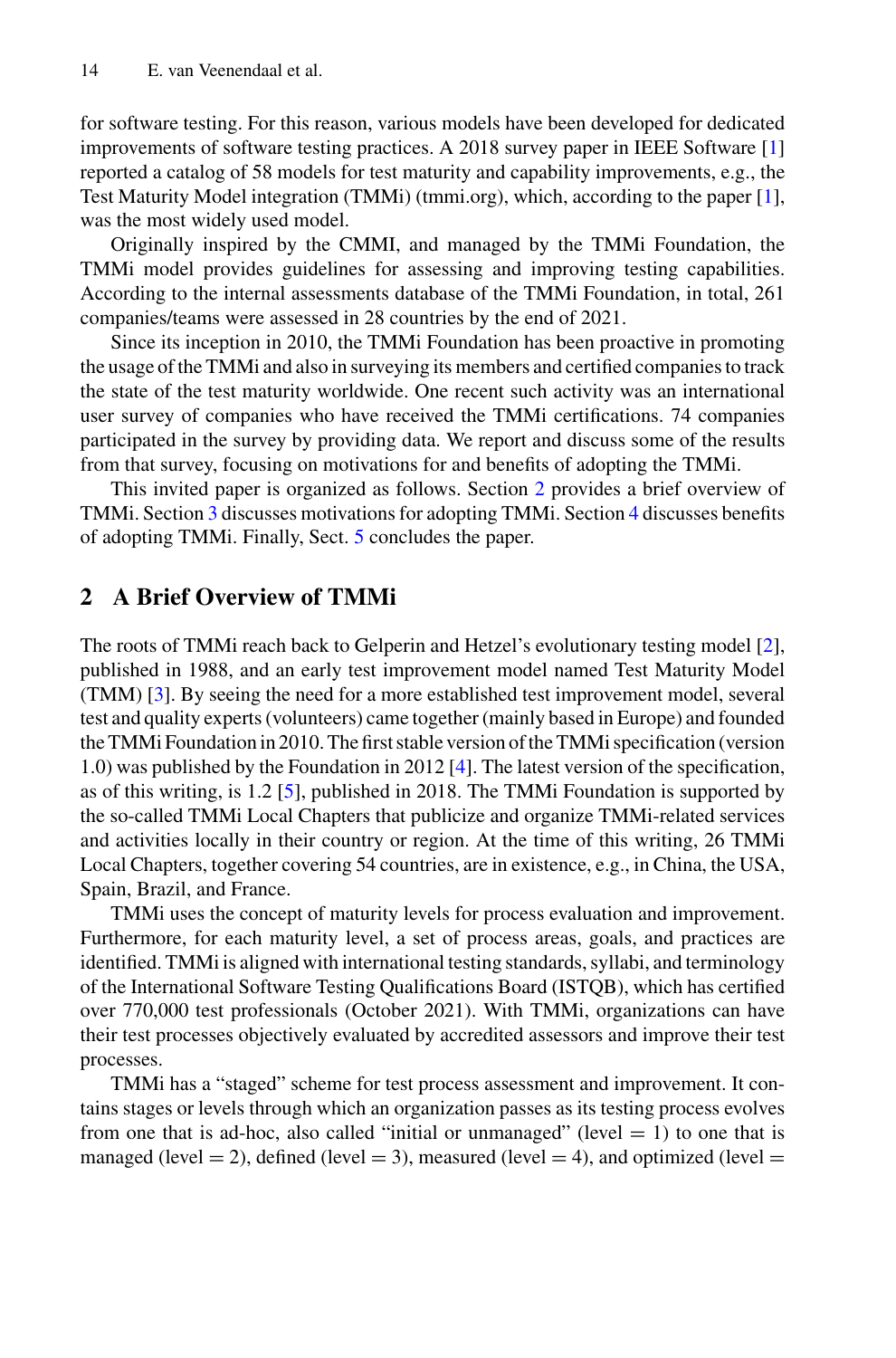5). TMMi has five maturity levels. Each of them has several Process Areas (PA). Achieving each level ensures that the requirements (all process areas) of that level have been achieved. Each PA has several specific goals (SG) and specific practices (SP). Across the five levels, there are in total 16 PAs, 50 specific goals (SG), and 173 specific practices (SP). Details of those elements can be found in the TMMi framework [5].

For instance, under maturity level 2 ("managed"), there are five process areas, e.g., PA 2.1 (Test policy and strategy). This PA has three SGs: SG 1 (Establish a test policy), SG 2 (Establish a test strategy), and SG 3 (Establish test performance indicators). The above SG 1, in turn, has three SPs: SP 1.1 (Define test goals), SP 1.2 (Define test policy), and SP 1.3 (Distribute the test policy to stakeholders).

A main underlying principle of the TMMi is that it is a "generic" model applicable to various lifecycle models and environments. Several experience reports and case studies from the industrial application of TMMi have been published, e.g., [6] and [7].

In a recent IEEE Software paper [8], we presented a status report about TMMi, the trends of worldwide test maturity and certifications, and how companies have been ranked in each of its process areas (PA's). Our analysis showed that, since starting the TMMi assessments in 2011, the number of annual assessments has been between 15–30 companies each year. In 2019 (20 formal assessments), 2020 (28 formal assessments) and 2021 (39 formal assessments), there has already been a considerable growth in the uptake of the TMMi. We also found that for TMMi levels 2 and 3, PA2.5 (Test environment) and PA3.4 (Non-functional testing) have relatively more "not achieved" scores compared to other PAs. It seems that most companies have challenges in satisfying these two PAs. The important aspects of what the motivations for and benefits of adopting the TMMi are had not been systematically investigated so far, and that is the goal of our recent 2020 user survey, from which the current paper has been written.

#### **3 Reasons (Motivations) for Adopting TMMi**

Figure 1 shows the respondents' opinions on reasons for adopting TMMi. Enhancing software quality, increasing testing productivity, and reducing product risk were mentioned as the top three reasons, which essentially form the project management's "golden triangle". This indicates better management of testing is an important motivation to adopt TMMi. Furthermore, achieving TMMi certification is a key motivation for adopting TMMi, which indicates the importance of certification among TMMi certified organizations and their business operations. Good engineering practices like standardized compliance, delivery predictability and improved test engineering discipline are of moderate importance for motivating the adoption of TMMi. Meeting customer requirements, improving team morale, accelerating software delivery, and improving business alignment provide only a low motivation for adoption. Finally, reducing project costs provides the lowest motivation to adopt TMMi.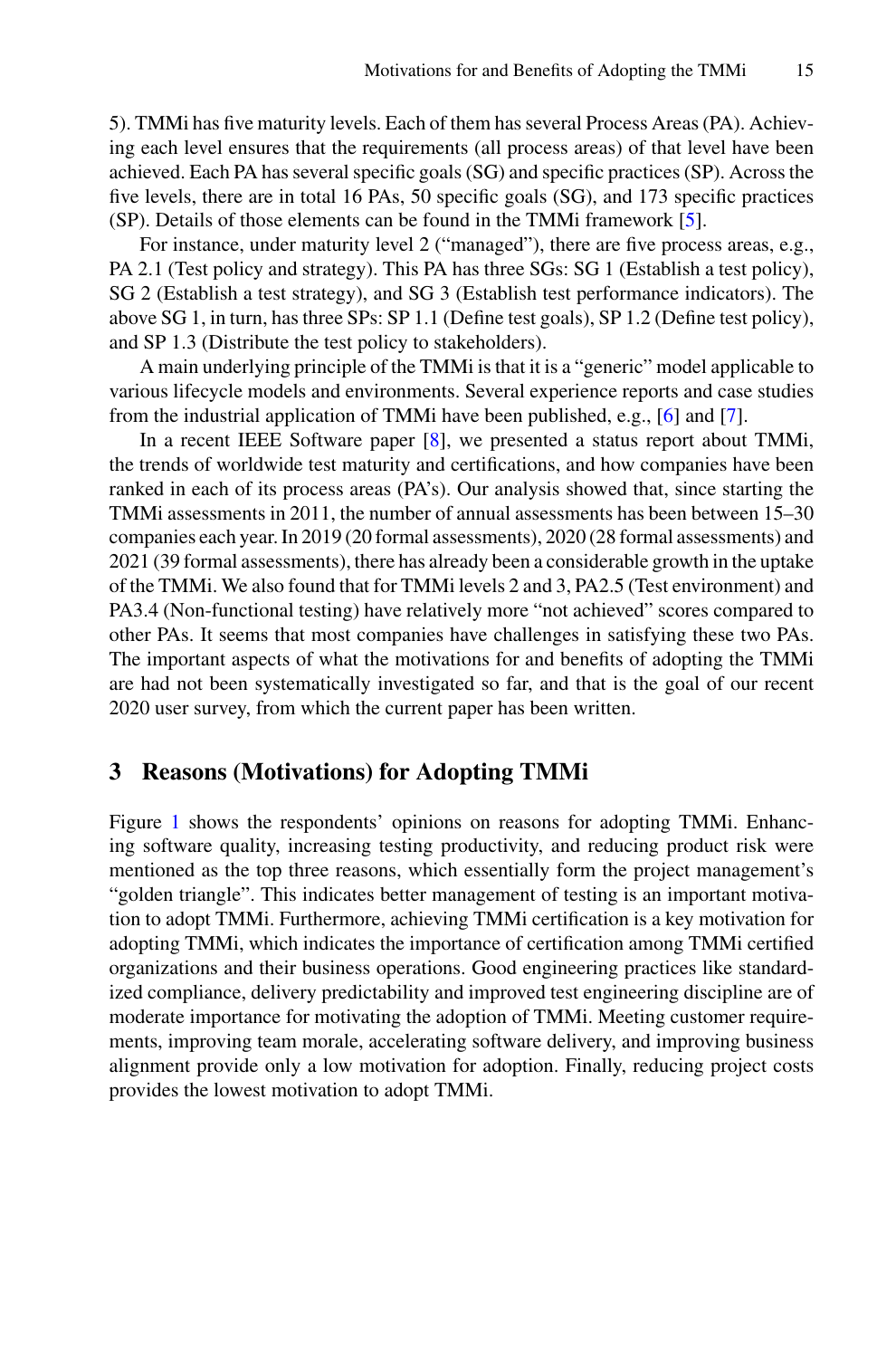

**Fig. 1.** Motivations for adopting TMMi.

### **4 Benefits of Adopting TMMi**

Figures 2 and 3 show the results on benefits of adopting TMMi. Enhancing software quality, increasing testing productivity, and reducing product risk are not only high motivations but actually also observed benefits of adopting TMMi, by the responding organizations. Achieving TMMi certification is also reported to be a benefit. An interesting finding is that the internal factors of improved test engineering discipline and improved team morale are reported to be major benefits but were only moderate motivations to introduce TMMi. They can almost be considered "free" bonus when implementing TMMi.

Reduced project costs are not only the least motivation but also the least experienced benefit of adopting TMMi. This might indicate that TMMi is not suitable for organizations where reducing project cost is significantly more important than enhancing product quality, engineering discipline, or compliance. It may also indicate that since there is little motivation, the opportunities that are offered within TMMi to reduce projects costs are not in focus and/or not given priority.

The list of motivations/benefits from the survey was designed such that they can be categorized under six headings: product quality, test efficiency, compliance, people, test predictability, and business alignment. For example, reduced product risks and reduced number of defects both contribute to product quality, increased testing productivity contributes to test efficiency, and an improved test engineering discipline and improved team morale contribute to the people aspect. Changing the view from the individual benefits to the categorized one provided the outcome shown in Fig. 4.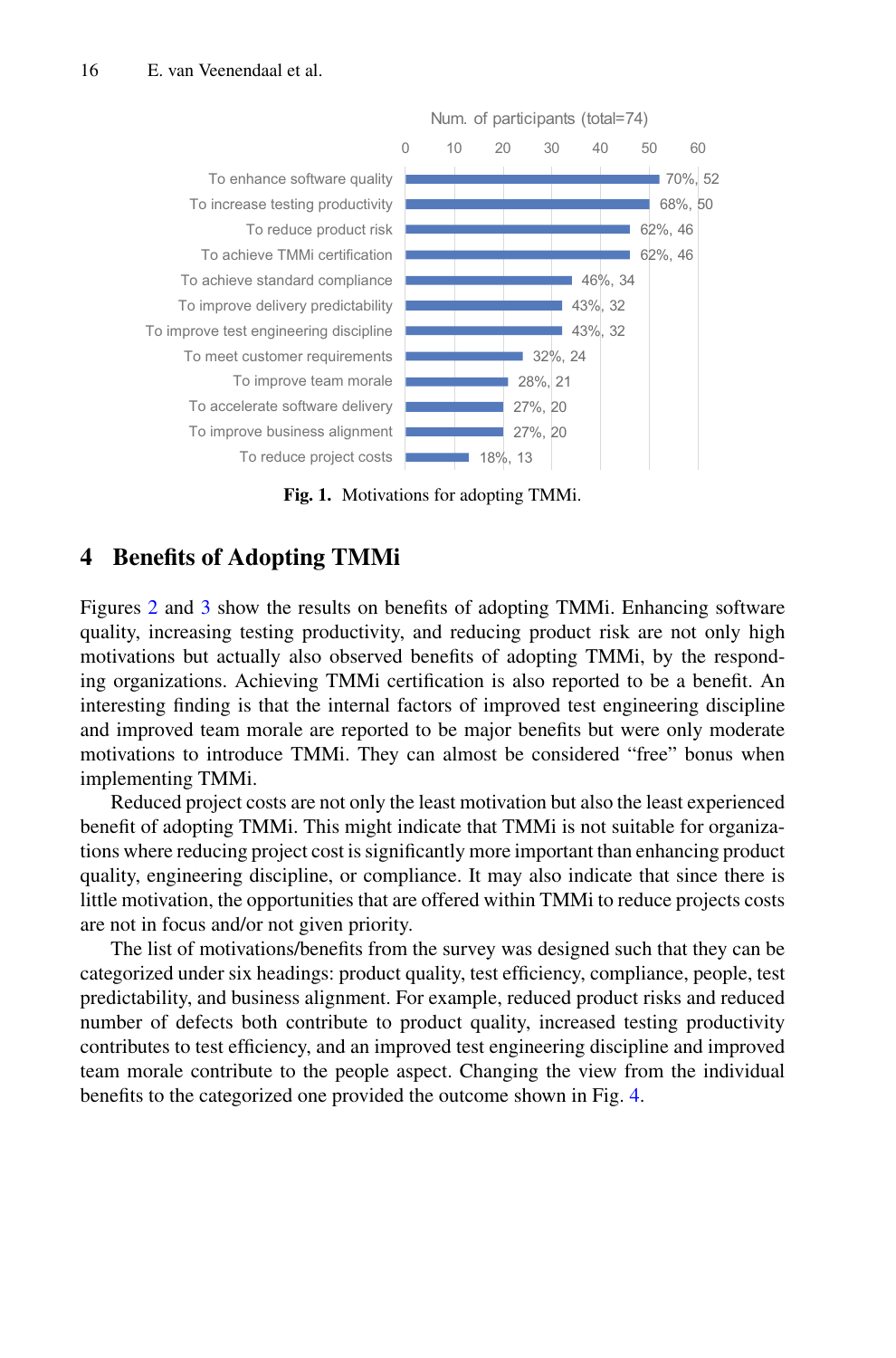

**Fig. 2.** Expected versus actual benefits when adopting TMMi.



**Fig. 3.** Benefits of adopting TMMi.

A high 88% of the TMMi users are observing benefits for product quality (e.g., reduced product risks and/or reduced number of defects). Benefits are also commonly observed in terms of test efficiency (77%), compliance (84%), and regarding the people aspect (77%). Test predictability and business alignment both have a lower score. One should understand that test predictability is not fully achieved with practices such as test estimation and test project tracking at TMMi levels 2 and 3. Practices at higher TMMi levels, e.g., measurement (in level 4) and quality control (in level 5), are often needed to achieve test predictability. Hence, only when companies achieve TMMi level 4 or 5,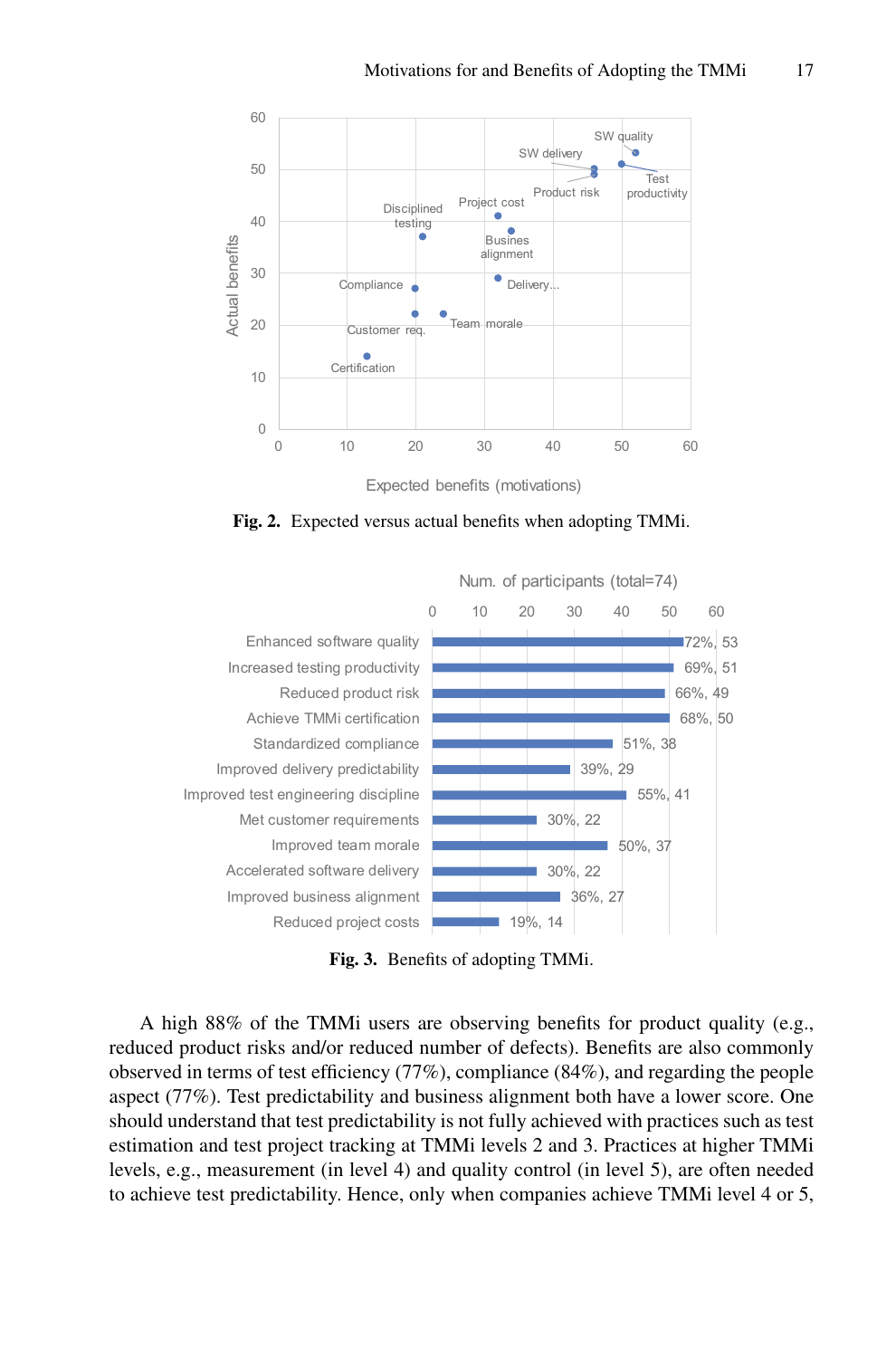

**Fig. 4.** Ration of respondents which reported different benefits of adopting TMMi.

test predictability benefits are observed and experienced. Also, when business alignment is low in the motivation list, the opportunities that are offered within TMMi to provide business alignment are probably not enough in focus. It is also an indicator that more specific practices on achieving business alignment (and value) should perhaps be present in the next release of the TMMi.

# **5 Conclusion**

In the context of TMMi, a logical question to explore is about the motivations of companies to assess and improve their processes using TMMi. Results of the 2020 survey, as reported in this paper, show that the main reasons for adopting TMMi are to: enhance product quality, reduce product risk, increase testing productivity (efficiency), benchmark against an internationally-used model, and increasing the prestige of testing teams. Most survey respondents reported observing those benefits after adopting TMMi. Thus, most organizations have achieved the objectives they set when starting to do a TMMi based test process improvement project. This is confirmed by the high satisfaction ratio from the user survey. In answering the survey question, *"In general, have the TMMibased test process improvement efforts been successful?"*, 87% of respondents stated that TMMi fully meets or exceeds their expectations; they are either satisfied, very satisfied, or extremely satisfied with benefits achieved or exceeded.

# **References**

- 1. Garousi, V., Felderer, M., Hacaloğlu, T.: What we know about software test maturity and test process improvement. IEEE Softw. **35**(1), 84–92 (2018)
- 2. Gelperin, D., Hetzel, B.: The growth of software testing. Commun. ACM **31**(6), 687–695 (1988)
- 3. Burnstein, I., Homyen, A., Grom, R., Carlson, C.R.: A model to assess testing process maturity. Crosstalk J. Defense Softw. Eng. **11**, 26–30 (1998)
- 4. TMMi Foundation: TMMi specification (reference model), release 1.0 (2012)
- 5. TMMi Foundation: TMMi specification (reference model), release 1.2 (2018)